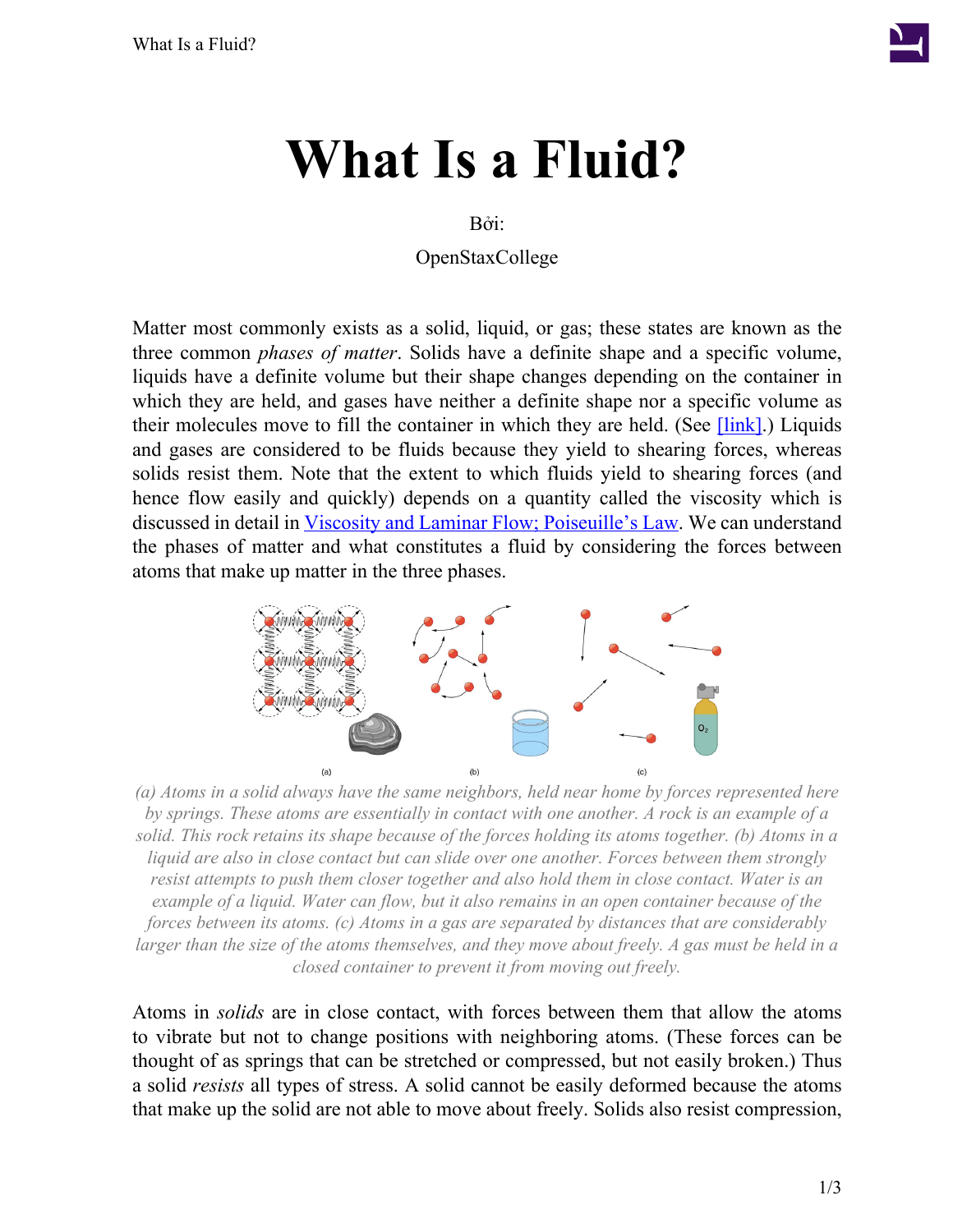because their atoms form part of a lattice structure in which the atoms are a relatively fixed distance apart. Under compression, the atoms would be forced into one another. Most of the examples we have studied so far have involved solid objects which deform very little when stressed.

Connections: Submicroscopic Explanation of Solids and Liquids

Atomic and molecular characteristics explain and underlie the macroscopic characteristics of solids and fluids. This submicroscopic explanation is one theme of this text and is highlighted in the Things Great and Small features in [Conservation](/m42162) of [Momentum.](/m42162) See, for example, microscopic description of collisions and momentum or microscopic description of pressure in a gas. This present section is devoted entirely to the submicroscopic explanation of solids and liquids.

In contrast, *liquids* deform easily when stressed and do not spring back to their original shape once the force is removed because the atoms are free to slide about and change neighbors—that is, they *flow* (so they are a type of fluid), with the molecules held together by their mutual attraction. When a liquid is placed in a container with no lid on, it remains in the container (providing the container has no holes below the surface of the liquid!). Because the atoms are closely packed, liquids, like solids, resist compression.

Atoms in *gases* are separated by distances that are large compared with the size of the atoms. The forces between gas atoms are therefore very weak, except when the atoms collide with one another. Gases thus not only flow (and are therefore considered to be fluids) but they are relatively easy to compress because there is much space and little force between atoms. When placed in an open container gases, unlike liquids, will escape. The major distinction is that gases are easily compressed, whereas liquids are not. We shall generally refer to both gases and liquids simply as fluids, and make a distinction between them only when they behave differently.

PhET Explorations: States of Matter—Basics

Heat, cool, and compress atoms and molecules and watch as they change between solid, liquid, and gas phases.



*[States of Matter: Basics](/home/voer/vp/vp.transformer/src/vpt.transformer/vpt/transformer/transforms/20140118-162233-e7e7143a-1/states-of-matter-basics_en.jar)*